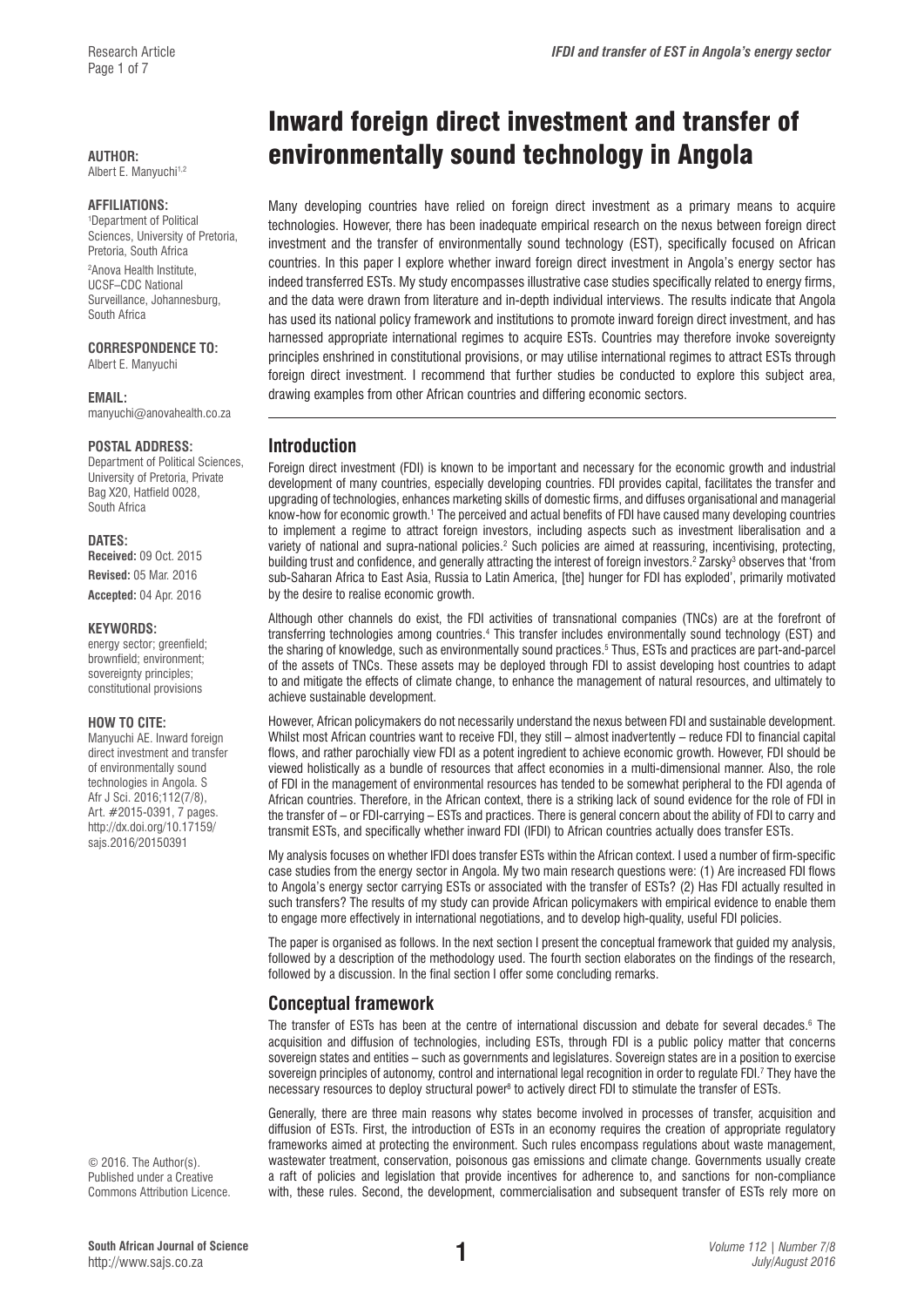public funds than on private investment.<sup>9</sup> Finally, as stated by Less and McMillan, 'unlike other types of technology, ESTs often necessitates public seed funds as incentives for companies to initiate EST-related research and development'.10 Hence in many situations, ESTs are developed and commercialised by small and medium enterprises.<sup>11</sup> These enterprises depend heavily on government funding and support to penetrate domestic and international markets.

There are four methods by which countries can obtain technologies – including ESTs – from TNCs. These are FDI; joint ventures; purchase of technology in contractual form; and reverse engineering, copying and imitation.12 In this paper I focus exclusively on IFDI. TNCs involved in IFDI hold at least 10% of the equity shares in an investment they make in a host country. IFDI activities of TNCs often take the form of setting up local production facilities, known as greenfield investments; or by purchasing existing businesses, known as brownfield investment, through mergers and acquisitions.<sup>13</sup>

Various theories have been put forward to explain the motivation, magnitude and spatial distribution of FDI, including the investment development model<sup>14</sup>, the product life cycle model<sup>15</sup> and locationspecific advantage theory.<sup>16</sup> Dunning's eclectic paradigm is the most widely used model.17 The investment development model posits that IFDI to a country is systematically related to the stages and structure of that country's economic development. Therefore, a country can move sequentially through five stages, from being a net IFDI recipient to becoming a net exporter of outward FDI.<sup>18</sup> Using this theory, Angola's energy sector can be viewed as being in an initial phase of the development path, as it still depends considerably on inward flows of FDI.

According to the product life cycle model, products are initially made and sold in the local markets of developed countries. However, as the products mature and production becomes standardised, they are exported to external developing country markets. When the cost of producing a product in the domestic market outweighs the costs in other countries, its production is relocated abroad, mainly through the channel of FDI.19 The product life cycle model also attempts to explain FDI by third-world TNCs. According to this theory, third-world TNCs have generally bought technology from the developed world. Because such technology is suitable for an area with a large market, firms that import such technology will export their products once local demand has been met. As the products become more familiar to foreign markets and as the markets for such products gradually become established, the third-world firms show a preference for setting up subsidiaries abroad rather than exporting or other channels. Hence, the product life cycle theory provides an explanation for the involvement of TNCs from emerging countries – such as Brazil, China and Argentina – in Angola's energy sector.

The eclectic paradigm explains that TNCs choose FDI over other investment methods in order to obtain ownership, internalisation and locationspecific advantages.<sup>20</sup> Ownership advantages derive from firm-specific resources and capabilities, including superior intangible and tangible assets and skills – such as multinational corporations' experience, firm size, and ability to develop product differentiation. Internalisation advantages are related to reduction in transaction costs. Locationspecific advantages refer to host country characteristics such as policies. The eclectic paradigm explains IFDI to Angola's energy sector through exposing the country's locational advantages and highlighting the ownership advantages inherent in the investing firms.

The eclectic paradigm further clarifies the four motives underlying direct investments: resource-seeking, market-seeking, efficiency-seeking, and strategic asset or capability-seeking.<sup>21</sup> Resource-seeking IFDI arises from the desire of TNCs to acquire particular types of resources that are not available at home, such as natural resources (raw materials) or resources offered at a lower cost, such as unskilled labour. Marketseeking IFDI involves investments aimed at exploiting the possibilities granted by markets of much greater dimensions, or when TNCs follow suppliers or customers that have built foreign production facilities. This enables the TNC to adapt its goods to local needs or tastes and to save on costs associated with serving other markets from a distance. TNCs motivated by efficiency-seeking IFDI take advantage of various factor endowments, cultures, institutional arrangements, economic systems and policies, and market structures that are amenable to efficient production methods. Strategic asset-seeking IFDI occurs when a foreign direct investor acquires a foreign entity, not for immediate profit or gain but for long-term strategic purposes. Recent literature indicates that developing countries, including African countries, attract primarily resource-seeking and market-seeking IFDI.22 Resource-seeking IFDI usually targets the extractive economic sectors, such as mining, which are environmentally deleterious.

IFDI may transfer technologies such as ESTs through different channels, including vertical and horizontal linkages, as well as spillovers.<sup>23</sup> On the one hand, the transfer of technologies, in particular ESTs, through vertical linkages encompasses backward and forward linkages. Whereas backward linkages refer to relations with suppliers of parts, components, materials and services, forward linkages refer to relations with buyers – either consumers or other companies that utilise the intermediate products of TNCs in their own processes. On the other hand, the transfer of technologies through horizontal linkages occurs through demonstration, competition and labour migration.24

Transferrable ESTs through FDI may include 'hardware and software elements', $25$  comprising '(1) capital goods and equipment, (2) skills and know-how for operations and maintenance, and knowledge and expertise for innovation'.<sup>26</sup> Mansfield<sup>27</sup>, for example, distinguishes between material transfer, design transfer and capacity transfer, whereas Bell<sup>28</sup> identifies three distinct flows of transferable technology. Bell's categories range from Flow A to Flow C, all generally highlighting the transfer of capital, blueprints and expertise. For these different technologies to constitute ESTs, they should facilitate cleaner production and technological leapfrogging, and abate pollution, thereby creating 'pollution halos' when applied in a given context.<sup>29</sup>

# **Methodology**

To examine the transfer of ESTs through FDI inflows to Angola's energy sector, I selected a number of illustrative case studies of specifically energy-oriented firms. This case study approach is based on the work of Yin30. Angola was chosen as the FDI host country because it has an extensive energy sector to which there are high FDI inflows, and there is strong government control of this sector. The methodology I used encompassed a thorough review of relevant documents, and face-toface interviews with key informants.

The documents I reviewed included official reports on FDI and energy, as well as academic literature on a wide range of interdisciplinary fields – including the transfer of technology and ESTs, the nature of FDI, sustainable development in Africa and FDI, and international relations issues related to FDI and the transfer of ESTs. Most of the reports and other documents I reviewed (such as business plans, project plans and project designs) were accessed through internet searches or by contacting various stakeholders (by phone or email). The people I contacted to obtain such documents included government officials, representatives of TNCs and their subsidiaries, and civil society and intergovernmental organisations.

In addition to this documentary review, I collected primary data through structured discussions with 50 interviewees. The participants were accessed through a snowball sampling technique. This technique was chosen because Angola's energy sector is highly securitised, and it is therefore quite difficult for employees to openly share information. The focused interviews were conducted with government officials, members of intergovernmental organisations, non-governmental organisations, and domestic and international firms. To be eligible for interview, participants were required to be knowledgeable about IFDI to Angola, Angola's energy sector, FDI inflows to the energy sector, energy sector projects, and technology transfer, including the diffusion of ESTs. Some interviewees corroborated the information I had collected from various secondary literature sources and reports.

As far as data analysis is concerned, in terms of secondary data I asked reviewers to analyse theme-based summary sheets of triangulated data. The reviewers identified gaps in the data, conflicting data, or areas where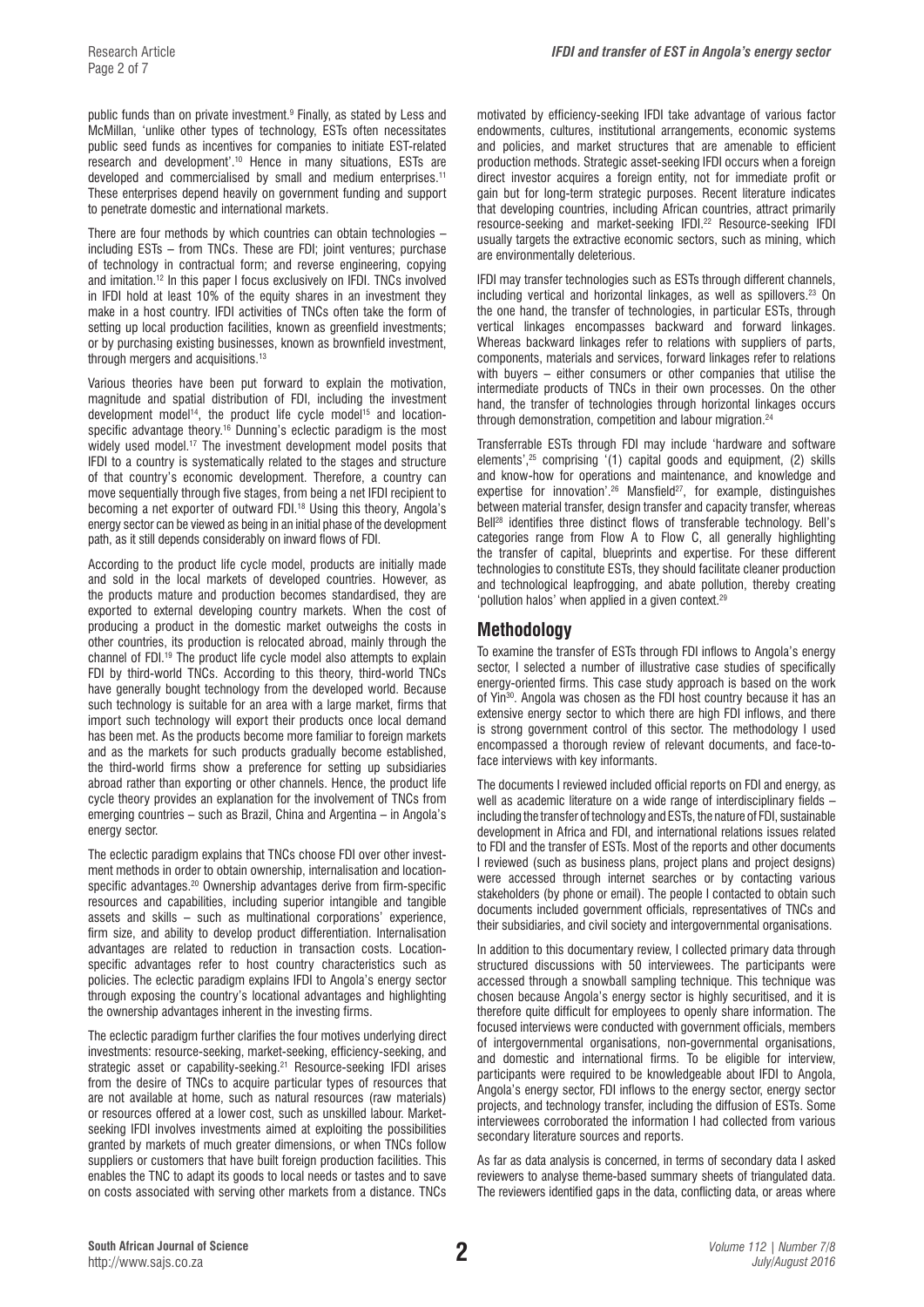they believed saturation point was not achieved. For gaps and areas where data were perceived not to be saturated, I probed these topics during the interviews. Where secondary data conflicted substantially, I did not analyse the discrepancies and effectively discarded the data in question.

Interview data were collected by note-taking during discussions and information extracted from email correspondence, which was subsequently classified according to subject and summarised. The data were then thematically presented on Microsoft Excel spreadsheets. These theme-based spreadsheets – containing both secondary and primary data – were merged, and the various theme-based findings clearly presented in a case-study format.

# **Findings**

### *Inward FDI flows to Angola's energy sector*

The main research finding was that since 2004 there have been increased inflows of FDI into Angola's energy sector. This has comprised the subsectors of oil and gas, renewables and non-renewables, alternative energy sources, power-generation (electricity) and transmission. Although the oil and gas subsector has historically received the lion's share of IFDI, there have also been direct investments into other subsectors, as shown in Table 1.

Generally, IFDI to the energy sector in Angola can be viewed from the vantage point of two different periods: before and after 2004. In an interview on 14 July 2014, an official from the Angola National Private Investment Agency stated:

> *The civil war ended in 2002. The government quickly moved to focus on development, and*

*among the key sectors to be modernised was the energy sector. Several actors were approached between 2002 and 2003. A breakthrough came in late 2004 by way of a Chinese loan and direct investments. We can, therefore, see the era before 2004 as an era where not much was done to attract IFDI to the energy sector, and the period post-2004 as a period of sudden increases in direct investments.*

The key differences in terms of FDI inflows to the energy sector in Angola during the pre-2004 and post-2004 periods, respectively, are presented in Table 2.

Since 2004, Angola's energy sector has been receiving direct investment flows. These investments have typically targeted new (greenfield) projects rather than existing (brownfield) enterprises. Furthermore, such investments have mainly been resource-seeking and market-seeking.

# *State's role in the transfer of ESTs in the energy sector through IFDI*

One of my key research findings was that through the active involvement of the government of Angola, the inflows of FDI to Angola's energy sector have indeed transferred ESTs. The Angolan government influences the transfer of ESTs into the energy sector through IFDI using a threepronged approach. This was explained by an official from the Ministry of Energy and Water in an interview on 14 July 2014:

> *For foreign investments to bring to a country desired technologies such as those that protect the environment, deliberate actions by the*

| Table 1: | Main inward foreign direct investment into non-oil and gas energy subsectors |
|----------|------------------------------------------------------------------------------|
|----------|------------------------------------------------------------------------------|

| <b>Operator</b>                               | <b>Energy sub-sector</b> | <b>Partners</b>                            | Location                | <b>Project name</b>                                                                 |
|-----------------------------------------------|--------------------------|--------------------------------------------|-------------------------|-------------------------------------------------------------------------------------|
| <b>BIOCOM</b>                                 | Bio-energy               | Sonangol, Odebrecht, Damer<br>Industria SA | <b>Malanje Province</b> | <b>Biocom Project</b>                                                               |
| Hydro Chikapa 1                               | Hydro-Power              | Alrosa, ENE                                | Lunda Sul Province      | Hydro Chikapa 1                                                                     |
| Angola Liquefied Natural Gas<br>(LNG) Project | Bio-Energy               | Chevron, Sonangol, Total, Eni              | Zaire Province          | Angola LNG Project                                                                  |
| Fortune CP                                    | Solar                    | Government of Angola                       | Huíla Province          | Solar projects for health centres, community<br>centres, and educational facilities |
| Proef                                         | Bio-Energy               | Sonangol                                   | Zaire Province          | <b>Bio-Energy Project</b>                                                           |

*Source: Author's compilation*

**Table 2:** Differences in inward foreign direct investment to the energy sector, before and after 2004

| <b>Key variables</b>                   | IFDI flows to Angola's energy sector, pre-2004                                                                                            | IFDI flows to Angola's energy sector, post-2004                                                                                                  |
|----------------------------------------|-------------------------------------------------------------------------------------------------------------------------------------------|--------------------------------------------------------------------------------------------------------------------------------------------------|
| Sources of <b>IFDI</b>                 | Mainly from developed countries, such as US, UK, France, Spain,<br>Italy, the Netherlands.                                                | From both developed and developing countries, such as China,<br>Argentina, Brazil.                                                               |
| Concentration of IFDI in the<br>sector | Direct investments were mainly into oil and gas.                                                                                          | Diversifying from oil and gas to include renewables, alternative<br>energy sources, and non-renewables.                                          |
| Policy framework                       | State-centred delivery of energy to consumers through the national<br>grid, and very little participation of independent power producers. | Reforms now underway to open up the space to independent<br>power producers, and the promotion of off-grid decentralised<br>energy solutions.    |
| Role of the state in projects          | Owner of all energy projects through equity shares.                                                                                       | Creates the framework for various stakeholders to operate, and<br>only gets involved in some projects of strategic importance to<br>the country. |

*Source: Author's compilation*

*Key: IFDI – inward foreign direct investment*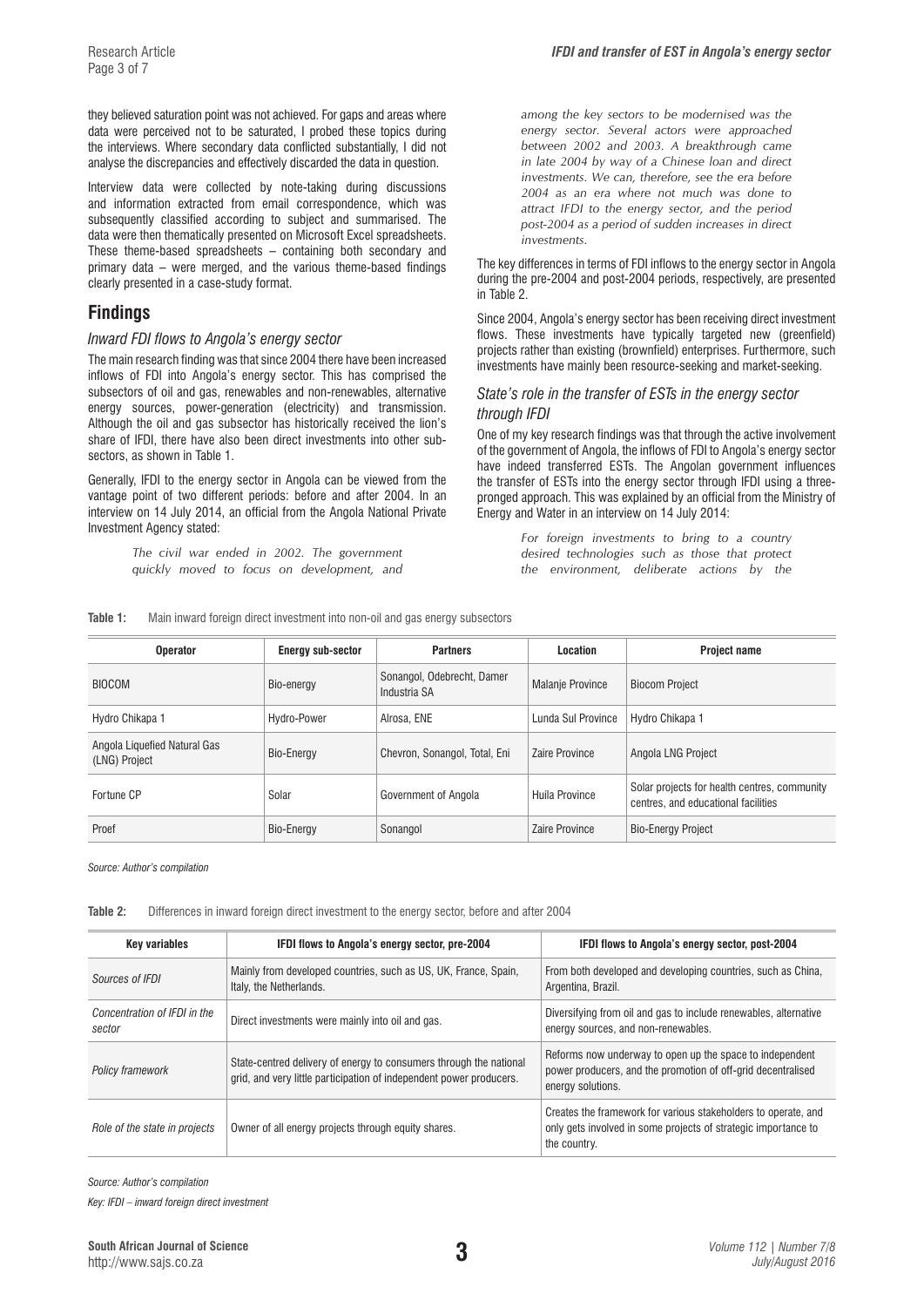*government are necessary. In our case, we created institutions, crafted some policies, and also engaged with various players at international level, and these combined actions have benefited us through increased FDI inflows, some technologies, and new projects.*

First, and following from this approach, I found that the Angolan government has created state-owned enterprises that partner with foreign companies in any project arising from IFDI. In the oil and gas subsector, Sonangol is the main state-owned enterprise. For example, in the Angola Liquefied Natural Gas (LNG) Project, Chevron and Sonangol hold 36.4% and 22.8% equity shares respectively, whilst Total, BP and Eni each have 13.6% equity shares. Thus, Chevron and Sonangol are the project core leaders. Similarly, in the bio-energy subsector, the Angolan government has permitted investors to develop projects subject to a partnership with Sonangol. For example, in the Biocom bio-energy project, a 40% equity share is owned by the Brazilian firm Odebrecht, a 40% equity share by the Angolan company Damer Industria SA, and 20% by the state-run petroleum company Sonangol Holdings EP. In an interview on 14 July 2014, an official from the Angola National Private Investment Agency stated that 'Sonangol's involvement in this investment is aimed to ensure that national interests are protected.'

The Angolan state has also established sector-specific state-owned enterprise for the power subsector. These include the power utility company *Empresa Nacional de Electricidade* (ENE), which manages the transmission network and operates over 80% of power-generation facilities and distribution systems outside of Luanda, and *Empresa de Distribuição de Electricidade* (EDEL), which manages power-generation and distribution within Luanda. A third power SEO is *Gabinete de Aproveitamento do Médio Kwanza* (GAMEK), which facilitates the design and development of large hydro-power projects in the Kwanza River Basin. The ENE is a mandatory partner whenever a foreign investor wants to invest in power generation in Angola. For example, ENE owns 45% equity shares in Hydro Chikapa 1, an IFDI project that includes the Alrosa group of Russia, which owns a 55% equity share in the powergenerating company Hydrochikapa SARL.

Second, the Angolan government has facilitated FDI to carry or transfer ESTs through explicit policies and legislation that provide incentives for direct investors. The literature<sup>31</sup> shows that the Angola National Private Investment Agency uses the following criteria in determining tax and duties incentives, or reductions for a given investment: (1) type and value of the investment, (2) contribution towards the realisation of Angola's economic development strategy, (3) views on direct and indirect capital gains, (4) complexity of the investment, (5) estimated time required for a return on capital, (6) type of technology to be utilised, (7) commitment to reinvestment of profits, (8) volume of goods or services to be produced, and (9) the creation of production lines. Using these criteria, the Angola National Private Investment Agency may offer an extraordinary tax incentive for investments perceived as highly relevant for the country's strategic development, creating at least 500 jobs, contributing to a major boost in technological innovation and scientific research, and with exports that could exceed USD50 million and inputs valued at above USD50 million. The actual incentives available include import rights, deferral of tax payments, accelerated amortisation and depreciation, tax payment deductions, exemptions and credits.

Most of the projects in the energy sector have been greenfield investments; hence, these have been offered a variety of incentives. In the cases of the Biocom, Angola LNG and Hydro Chikapa 1 projects, the government deliberately promoted cleaner technologies in the form of hardware and machinery through exempting all equipment for constructing these plants from taxes and important duties. Most importantly, in the case of Angola LNG project, tax and import duty exemptions of all plant material facilitated pollution abatement, and assisted in creating 'pollution halos' by halting the rampant pollution that resulted from gas-flaring.

Third, the government harmonises its domestic laws with international laws, and domesticates international regimes aimed at facilitating international transfer of technology, including ESTs. Angola is a party to the United Nations Framework Convention on Climate Change (UNFCCC) of 199232 and ratified the Kyoto Protocol of 1997 in May 2007. In terms of these agreements, Angola has qualified for securing carbon credits from the Clean Development Mechanism.

As a result, two key studies were conducted in 2006 and 2007, assessing the eligibility of the Angola LNG Project for carbon credits. In December 2007, Sonagas (a subsidiary of Sonangol) presented the project during the proceedings of COP13 in Bali, Indonesia. In November 2008, *Banco Espirito Santo Angola* confirmed its interest in buying carbon credits that result from this project, through a letter of intention. In 2010 Angola established a Designated National Authority through Decree No. 2/10. To adhere to the Clean Development Mechanism requirements, at the end of August 2011 all supporting project documents were lodged with the Clean Development Mechanism, and the validation process commenced on 10 November 2011 with the publication of the Angola LNG Project details on the UNFCCC website.

In addition, the Angolan government has deployed its international relations apparatus to engage with international finance institutions, such as the World Bank and the African Development Bank, to facilitate IFDI carrying ESTs. Angola is a member of the World Bank's Global Gas-Flaring Reduction Partnership (GGFRP), and its interactions with this institution were of prime importance in designing the Angola LNG Project. In October 2005, October 2006 and February 2007, the GGFRP funded several conferences and presentations to raise awareness about the Angola LNG Project. Thus through deploying international relations, the GGFRP managed to finance activities that led to the realisation of the Angola LNG Project – a project that deals with the huge problem of pollution resulting from gas-flaring. Because Angola has good relations with and is eligible for support from the World Bank, the country also voluntarily made use of the World Bank and the International Finance Corporation's policies and guidelines to conduct environmental impact assessments for the Angola LNG project. As explained by an Angola LNG Project official, assimilating these 'international environmental guidelines on environmental impact assessments helped to enhance the project's appeal to international stakeholders' (interview with Angola LNG Official, 21 July 2014).

### *IFDI to the energy sector and the types of EST transferred*

Another key research finding is that the three-pronged approach of the Angolan government has directed IFDI to transfer of ESTs mainly in the form of hardware, in particular machinery and equipment necessary for production. As an official from the Ministry of Petroleum said in an interview on 14 July 2014:

> *Our greatest benefit from these direct investments comes from the machinery and equipment that we receive from investors … which enables us to immediately exploit the energy sources and also deliver energy services to consumers. This machinery should be viewed as very important, because it is key to production.*

Indeed, most of the energy projects carried out in the energy sector have been greenfield investments that demand investments in new machinery and equipment for plants. Because Angola does not have the technological capabilities to manufacture energy sector machinery and equipment locally, the country has been dependent on technology transfer from abroad. In an interview on 14 July 2014, an official from the Ministry of Petroleum stated:

> *We, like many developing countries, are still importing or buying basic things, because we do not have the industry to manufacture products locally. We buy and import electric bulbs at the moment; think of a time when we will be able to manufacture components for a power plant or an oil-rig.*

My research showed that new machinery and equipment constituting the plant for Hydro Chikapa 1, Angola LNG and the Biocom project were transferred from Russia, Europe and America, and Brazil respectively.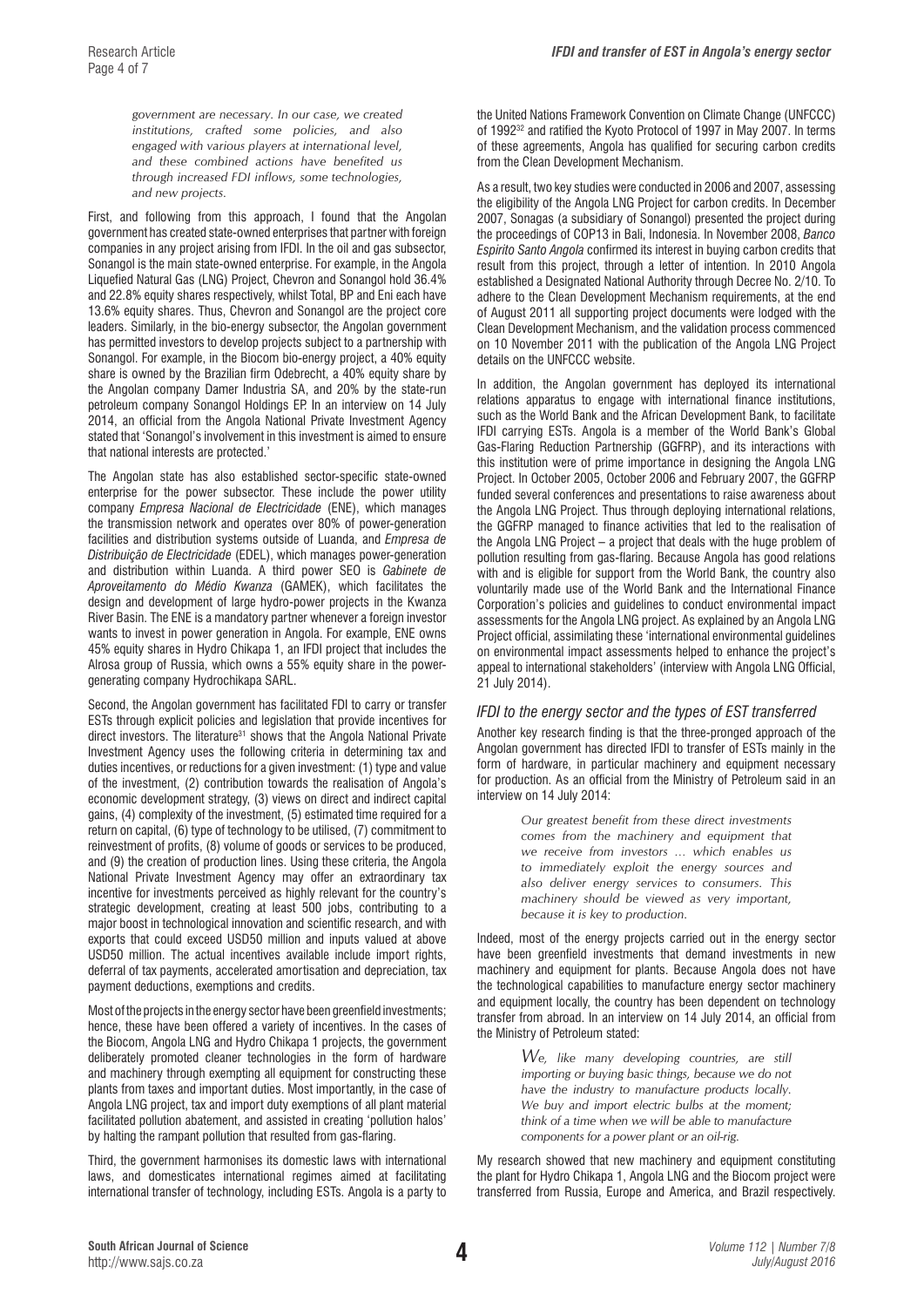Generally, hardware transferred to Angola through FDI inflows can be considered to be ESTs because it is new and therefore enables cleaner production. Furthermore, the plant for the Angola LNG Project reduced pollution that arose from gas-flaring, hence facilitating the creation of 'pollution halos'. The transfer of this new technology, never used in Angola before, has enabled the country to leapfrog to new frontiers of LNG and bio-energy technologies.

The transfer of hardware, especially machinery and equipment to harness renewable energy, is another novel area where ESTs are being transferred through inflow of FDI. This hardware includes machinery and equipment for wind and solar energy. As an official from the Ministry of Energy and Water stated in an interview on 14 July 2014:

> *We have announced a public-private partnership to construct Angola's first 100MW wind park at Tômbwa in the Namibe Province. Our hope is that we will get partners who have modern technology and are willing to share the technologies with us. So far, we are convinced that wind and solar [energy] are the way to go forward, but without the appropriate technology we can't follow this desired route.*

Recently the government awarded a tender to develop the wind– energy and solar-radiation resource map of Angola to a Spanish firm, Ereda. Ereda is also obliged to transmit soft technologies to local Angolans during this mapping phase. Likewise, direct investments into photovoltaic energy have been on the increase, especially in the form of off-grid small-scale solutions that target rural public facilities such as clinics and hospitals. The UK-based Fortune CP, for example, has been involved in implementing solar-power systems in collaboration with the Ministry of Health in ten rural clinics in Huila Province.

Besides transfer of ESTs in the form of hardware, IFDI to Angola's energy sector has also transferred ESTs in the form of know-how, especially people-embodied know-how. ESTs in the form of knowledge on safety, health and enhanced environmental practices were passed on to local staff who participated in the environmental impact assessment process for the Angola LNG and Biocom projects. Similarly, training given by Brazilian experts to Angolans employed in the Biocom bioenergy project transferred environmental best practices for sugarcane production and environmentally-friendly agricultural activities. In the Angola LNG Project, locals have been trained in methods to conserve biodiversity, especially marine animals such as sea turtles, which otherwise would have been adversely affected by the construction of gas plant and pipelines. The transfer of ESTs through training in environmental best practices also indirectly leads to the transfer of paper-embodied ESTs. However, the capacity of IFDI to transfer paperembodied ESTs is limited because Angola is a Portuguese-speaking country, whereas some investors in the energy sector speak English, Spanish or Mandarin.

Although I found evidence for transfer of ESTs in the form of hardware and know-how, I could not find evidence that any capacity transfer has taken place. In other words, I found no proof that the transfer of ESTs in the form of 'know-why' technology has taken place. As an official from the Ministry of Energy and Water said in an interview on 14 July 2014:

> *Our main problem has been to ensure that we have qualified Angolans at the helm of these energy sector projects in contrast to the current situation where most of the senior managers and engineers are foreign expatriates. Educating our people is important, but we need to institute and enforce the policies that promote foreigners to train locals. This is a rather difficult task.*

This means that the transfer of ESTs to Angola has not yet built the capacities and capabilities of Angolans to independently create and design new and locally adapted environmentally friendly best practices. The local capacity to adapt, adopt and transform the acquired hardware technologies remains limited.

# *FDI inflow to the energy sector and the transfer of ESTs to the broader economy*

Another research finding is that whilst FDI inflows to the energy sector have transferred ESTs, especially hardware in greenfield investments, such transfers have been limited to this sector and have not had a wider impact on the overall Angolan economy. This was explained in an interview on 14 July 2014 by a Ministry of Environment official:

> *Whilst we are making great strides in transforming our economic activities so that they do not harm the environment, some sectors have been very successful whilst others have not. For example, I would say all new projects in the energy sector have had the benefit of the best existing technologies. However, old projects remain unchanged and polluting. Furthermore, we still have environmentally-harmful technologies and practices in the agricultural and other sectors. Therefore, we need to analyse these issues much more holistically.*

From these comments it is clear that IFDI to Angola's energy sector has not comprehensively transformed either the energy sector or other sectors of the Angolan economy, in terms of the deployment of ESTs and practices. What is apparent is that there are pockets of environmentallysound projects that coexist with environmentally-degrading enterprises within the energy sector, and uncertainty about what is transpiring in other sectors. Currently, the amendment of outdated legislation and statutes, such as those governing the power subsector, seems to be the Angolan government's main plan for forward movement.

# **Discussion**

The objective of this research was to explore whether increased FDI inflows to Angola's energy sector have successfully transferred ESTs. I also wanted to examine the types of technology transferred. My main findings were that Angola has attracted increased IFDI to its energy sector, especially since 2004, and these inflows have indeed transferred ESTs. Pivotal to promoting the transfer of ESTs through IFDI are actions by the government, which has created institutional structures and policy frameworks that promote EST-carrying FDI.

My findings illustrate four types of institutions that essentially direct IFDI to transfer ESTs. First, certain state-owned enterprises partner with foreign investors and advance national interests in these investments, for example by ensuring adherence with sustainable development imperatives. Second, law-making institutions – such as the National Assembly – draw up domestic legislation, and harmonise and domesticate international regimes. Third, government institutions provide oversight for policymakers, the legislature and other relevant bodies. In Angola's energy sector, this role is fulfilled by line ministries such as the Ministry of Petroleum and the Ministry of Energy and Water. Fourth, certain state institutions build relations and interact with international actors, with the aim of attracting FDI inflow and promoting the transfer of ESTs. The primary feature that is apparent from analysing this institutional architecture is that the transfer of ESTs through IFDI does not occur automatically, but can be achieved through deliberate intervention by government. Furthermore, like other studies<sup>33</sup>, my research highlights the importance of institutions and policies. My approach departs from other studies by stressing the central role of governments in promoting EST-carrying IFDI through the deployment of international-relations apparatuses, and through the domestication of global regimes.

Based on the findings of this study, it transpires that there are two types of policy that essentially direct FDI inflows to transmit EST. The first type is explicit policies: specific policies and provisions for IFDI that carries ESTs, such as environmental legislation and EST-incentivised programmes. The second type is implicit policies: these policies do not make direct provision for FDI or ESTs, but their implementation directly affects the transfer of ESTs through IFDI.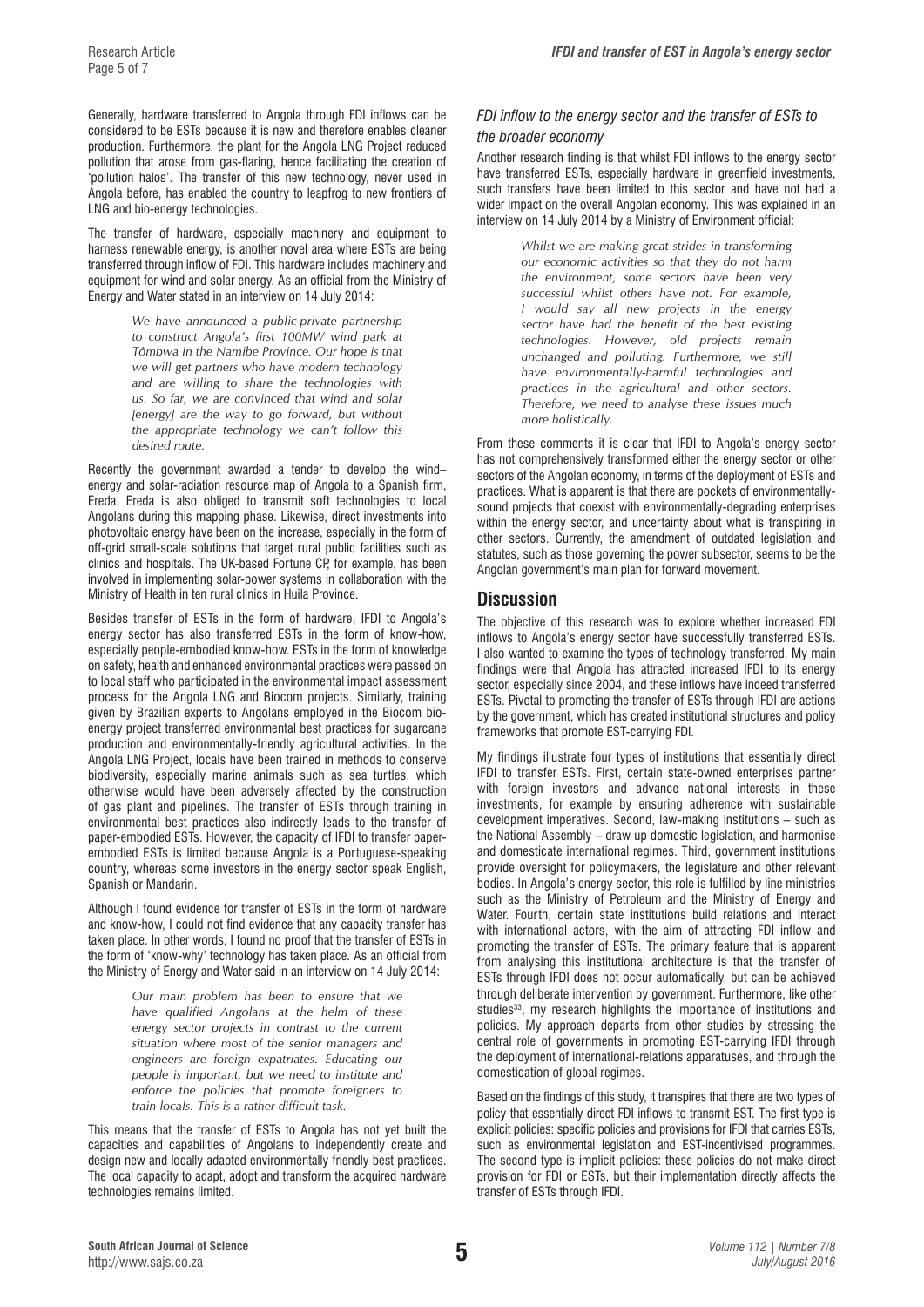**Table 3:** Types of environmentally sound technologies transferred through inward foreign direct investment to Angola's energy sector

| <b>Capital goods and equipment</b>                                                                                                                                                                                                         | <b>Skills and know-How</b>                                                                                                                                                                                                                                                                                                        | Knowledge and expertise ('know-why')                                                                                                                                                                                                                                                                        |
|--------------------------------------------------------------------------------------------------------------------------------------------------------------------------------------------------------------------------------------------|-----------------------------------------------------------------------------------------------------------------------------------------------------------------------------------------------------------------------------------------------------------------------------------------------------------------------------------|-------------------------------------------------------------------------------------------------------------------------------------------------------------------------------------------------------------------------------------------------------------------------------------------------------------|
| These take the form of hardware, especially<br>machinery and equipment transferred in all greenfield<br>energy-sector projects. These are new, clean,<br>less-polluting technologies, and they also facilitate<br>technology leapfrogging. | This occurs especially through people-embodied<br>practices, transferred in the training of Angolans inside<br>and outside the country, as well as new knowledge<br>being transferred in renewables and alternative energy<br>sources. However, transfer of paper-embodied ESTs<br>and practices is limited by language barriers. | The limited availability or lack of Angolans at<br>managerial and technical levels constrains the transfer<br>of know-why ESTs. Also, the lack of manufacturing<br>capability limits the country's capacity to transform<br>acquired technologies to a level where they can be<br>environmentally friendly. |

*Source: Author's compilation*

*Key: EST = environmentally sound technology*

Implicit policies include human resource issues, such as policies on training of locals – the implementation of which results in transfer of ESTs in the form of people and paper-embodied know-how through IFDI. Through these policies, the state has managed to create a favourable or conducive environment for IFDI that carries ESTs.

My research findings furthermore show that although IFDI does transfer ESTs in Angola's energy sector, the inflows do not uniformly transfer all types of EST. Some ESTs are easily transferrable and are indeed transferred, whilst others are not, as shown in Table 3.

The main type of ESTs transferred take the form of capital goods. Most of the machinery and equipment being transferred are essential for production. Achanda and Gosch<sup>34</sup> state that 'the flow of capital goods and services adds to the production capacity of the transferee'. However, because the incoming machinery and equipment are modern, the whole country benefits from much more efficient and cleaner production.

The transfer of skills and know-how for environmental management has also occurred, especially people-embodied know-how, which seems to be more easily transmitted than paper-embodied know-how. The problem of passing on ESTs in the form of paper-embodied know-how can be attributed to language barriers that exist between Angolans and foreign investors. Moreover, the transfer of knowledge and expertise for innovation or know-why is rather limited. My findings on transferrable technologies that are easily diffused through IFDI are similar to those of other studies<sup>19</sup>.

The limited transfer of know-why ESTs seems closely linked to Angola's technological capability. Generally, the country's lack of endogenous technological capability hinders its ability to modify systems and to adapt, adopt and modify externally acquired technologies. With lowlevel technological capacity, it even becomes more difficult to modify the acquired technologies to be environmentally friendly. Thus the country needs to build its endogenous technological capability, in particular manufacturing capabilities that would enhance its capacity to manufacture or transform transferred technologies. The limited impact of EST-carrying IFDI in brownfield investments in the energy sector, as well as in the broader economy, might suggest that policies on FDI as well as sector-specific and national policies should be strengthened. I recommend there should be closer integration of FDI policies and institutions with the national system of innovation and educational framework.

# **Conclusion**

In this study, I examined whether IFDI into Angola's energy sector has transferred ESTs. I concluded that the active involvement of the Angolan government in creating policy frameworks and institutional structures, and in deploying international relations, has facilitated IFDI carrying ESTs to the country's energy sector. This finding suggests that countries can generally utilise sovereignty principles to attract FDI that transfers ESTs. Furthermore, FDI recipient countries should build their endogenous technological capability, which would enable those countries to adopt, adapt and transform externally acquired technologies to be environmentally friendly. This research is among the few Africafocused studies that provide empirical evidence to policymakers and negotiators on FDI inflows and the transfer of EST. I recommend that further research be conducted to explore this subject area, perhaps using different countries and economic sectors as case studies.

#### **References**

- 1. Diyamett B, Mutambla M. Foreign direct investment and local technological capabilities in least developed countries: Some evidence from the Tanzanian manufacturing sector. Afr J Sci Technol Innov Dev. 2014;6(5):401–414. <http://dx.doi.org/10.1080/20421338.2014.983305>
- 2. Mugabe JO. Governing foreign direct investment in Sub-Saharan Africa: Policies and practices reconsidered. In Zarsky L, editor. International investment for sustainable development: Balancing rights and rewards. London: Earthscan; 2005. p. 74–96
- 3. Zarsky L, editor. International investment for sustainable development: Balancing rights and rewards. London: EarthScan; 2005.
- 4. Lall S, Narula R. Foreign direct investment and its role in economic development: Do we need a new agenda? EJDR. 2004;16(3):447–464. <http://dx.doi.org/10.1080/0957881042000266589>
- 5. Chudnovsky D, Lopez A. TNCs and the diffusion of environmentally-friendly technologies to developing countries (Occasional Paper No. 9). In: Crossborder environmental management in transnational corporations. New York: UNCTAD; 1999.
- 6. Mugabe J, Clark N. Technology transfer and the Convention on Biological Diversity: Emerging policy and institutional issues. Biopolicy International Series Number 18. Nairobi: African Centre for Technology Studies; 1996.
- 7. Krasner SD. Abiding sovereignty. Int Polit Sci Rev. 2001;22(3):229–251. <http://dx.doi.org/10.1177/0192512101223002>
- 8. Strange S. States and markets. London: Pinter Publishers; 1988.
- 9. Intergovernmental Panel on Climate Change. Methodological and technological issues in technology transfer. Geneva: United Nations Environment Programme; 2000.
- 10. Less CT, McMillan S. Achieving the successful transfer of environmentally sound technologies: Trade-related aspects. Trade and Environment Working Paper No. 2005-02. Paris: OECD; 2005.
- 11. United Nations Conference on Trade and Development. The role of publicly funded research and publicly owned technologies in the transfer and diffusion of environmentally sound technologies. New York: UNCTAD; 2000.
- 12. United Nations Conference on Trade and Development. Foreign direct investment, the transfer and diffusion of technology, and sustainable development. New York: UNCTAD; 2010.
- 13. Dunning JH, Lundan MS. Multinational enterprises and the global economy. London: Edward Elgar Publishing; 2008.
- 14. Dunning JH. Explaining the international direct investment position of countries: Towards a dynamic or developmental approach. Weltwirtschaftliches Archiv. 1981;117:30–64
- 15. Tarzi S. Host countries and foreign direct investment from the emerging markets. Int Relat. 1999;14(4):15–32,<http://dx.doi.org/10.1177/004711789901400402>